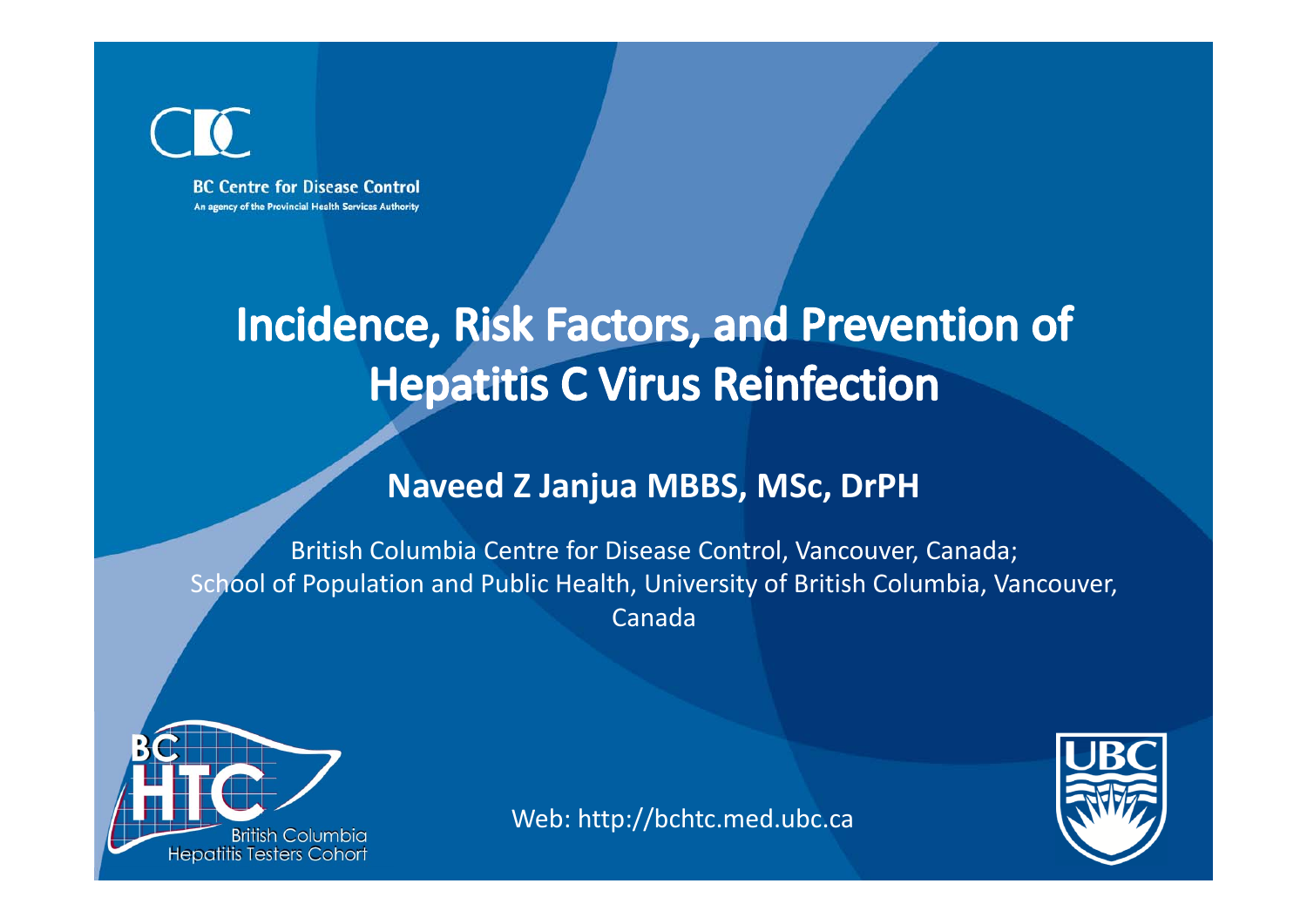

- Incidence, risk factors, and prevention of hepatitis C reinfection: <sup>a</sup> population‐based cohort study
- Hepatitis C virus reinfection after successful treatment with direct‐acting antiviral therapy in <sup>a</sup> large population‐based cohort
- HCV reinfection rates after cure or spontaneous clearance among HIV‐infected and uninfected MSM



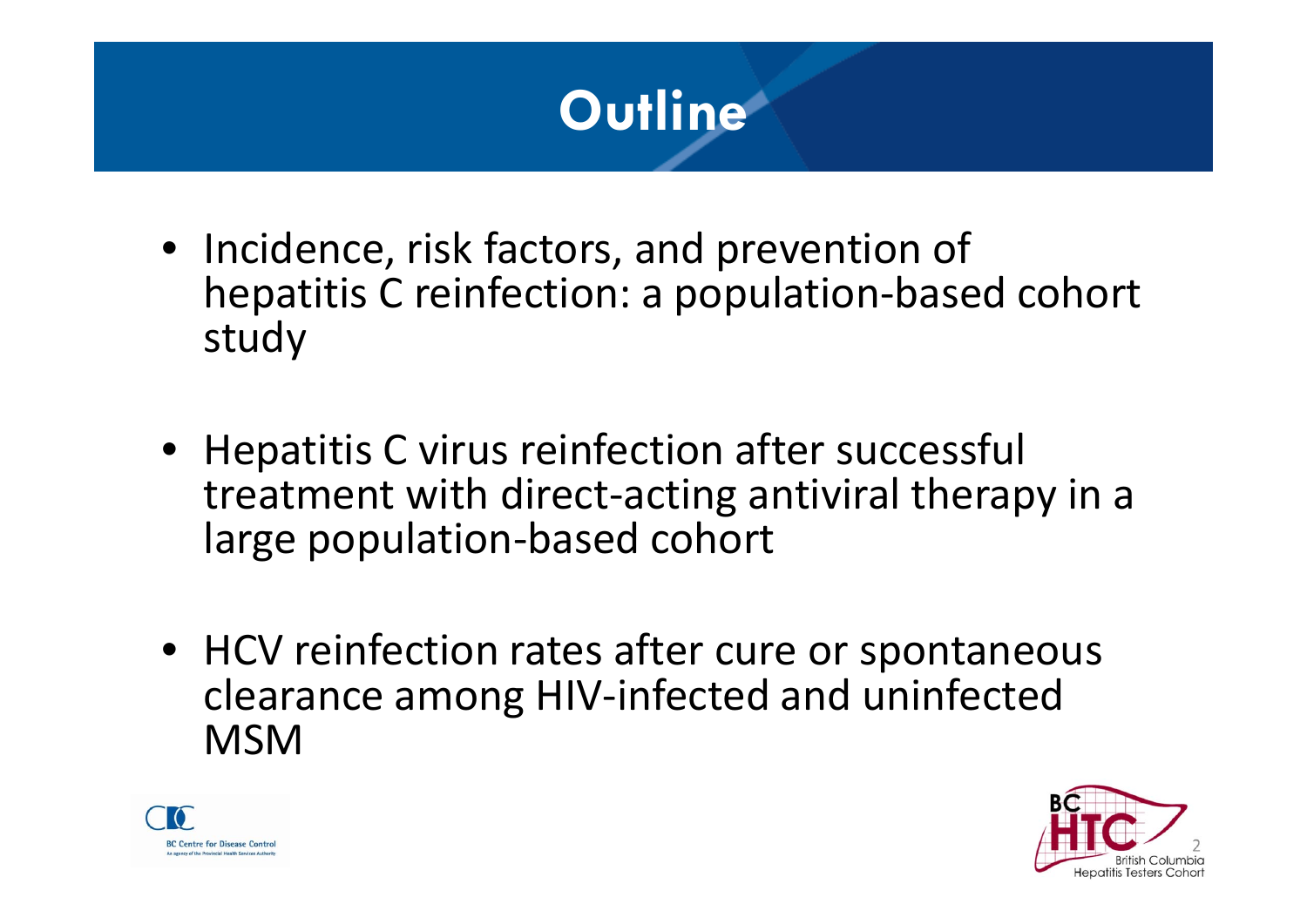# **Background**

- • Most of new hepatitis C infections in developed countries occur in people who inject drugs (PWID) and other high risk groups
- •Historically less likely to be treated with interferon based regimens
- $\bullet$  Direct acting antiviral agents (DAAs) have mitigated concerns related to compliance and adherence among high‐risk populations such as people who inject drugs (PWID)
	- Treatment uptake among PWID increasing
- $\bullet$ High re-infection rate an indication of treatment reach to high risk people but sustained high rates could also impede HCV elimination efforts
- Need systems to monitor re-infection and evaluate interventions •**BC Centre for Disease Control**

enatitis Testers Cohor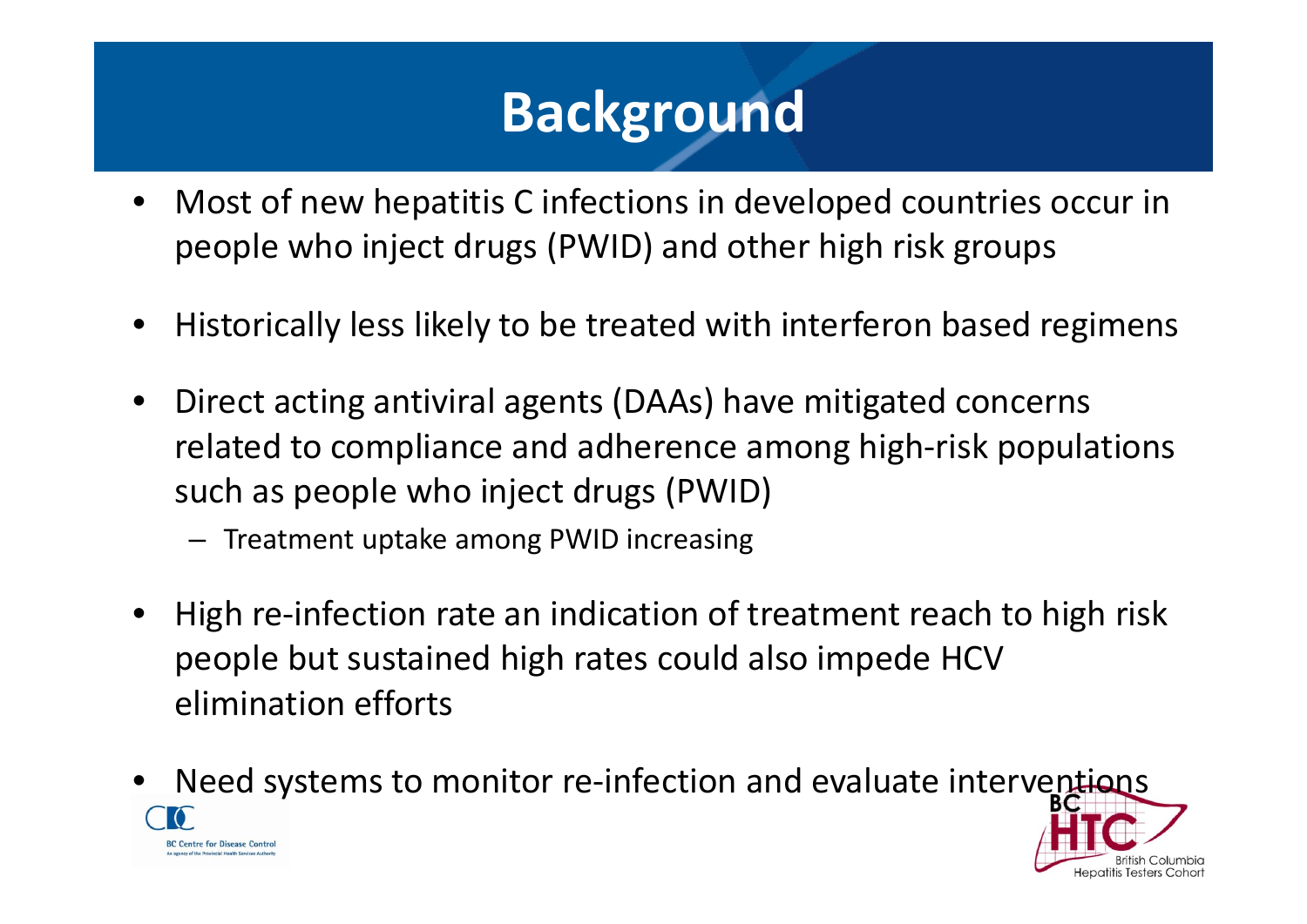



#### $\mathbb{R}$   $\mathbb{Q}$  Incidence, risk factors, and prevention of hepatitis C reinfection: a population-based cohort study

Nazrul Islam, Mel Krajden, Jean Shoveller, Paul Gustafson, Mark Gilbert, Jane A Buxton, Jason Wong, Mark W Tyndall, Naveed Zafar Janjua, the British Columbia Hepatitis Testers Cohort (BC-HTC) team\*

#### **Summary**

**Lancet Gastroenterol Hepatol** 2017; 2: 200-10

**Published Online** December 22, 2016 http://dx.doi.org/10.1016/ S2468-1253(16)30182-0

Background People remain at risk of reinfection with hepatitis C virus (HCV), even after clearance of the primary infection. We identified factors associated with HCV reinfection risk in a large population-based cohort study in British Columbia, Canada, and examined the association of opioid substitution therapy and mental health counselling with reinfection.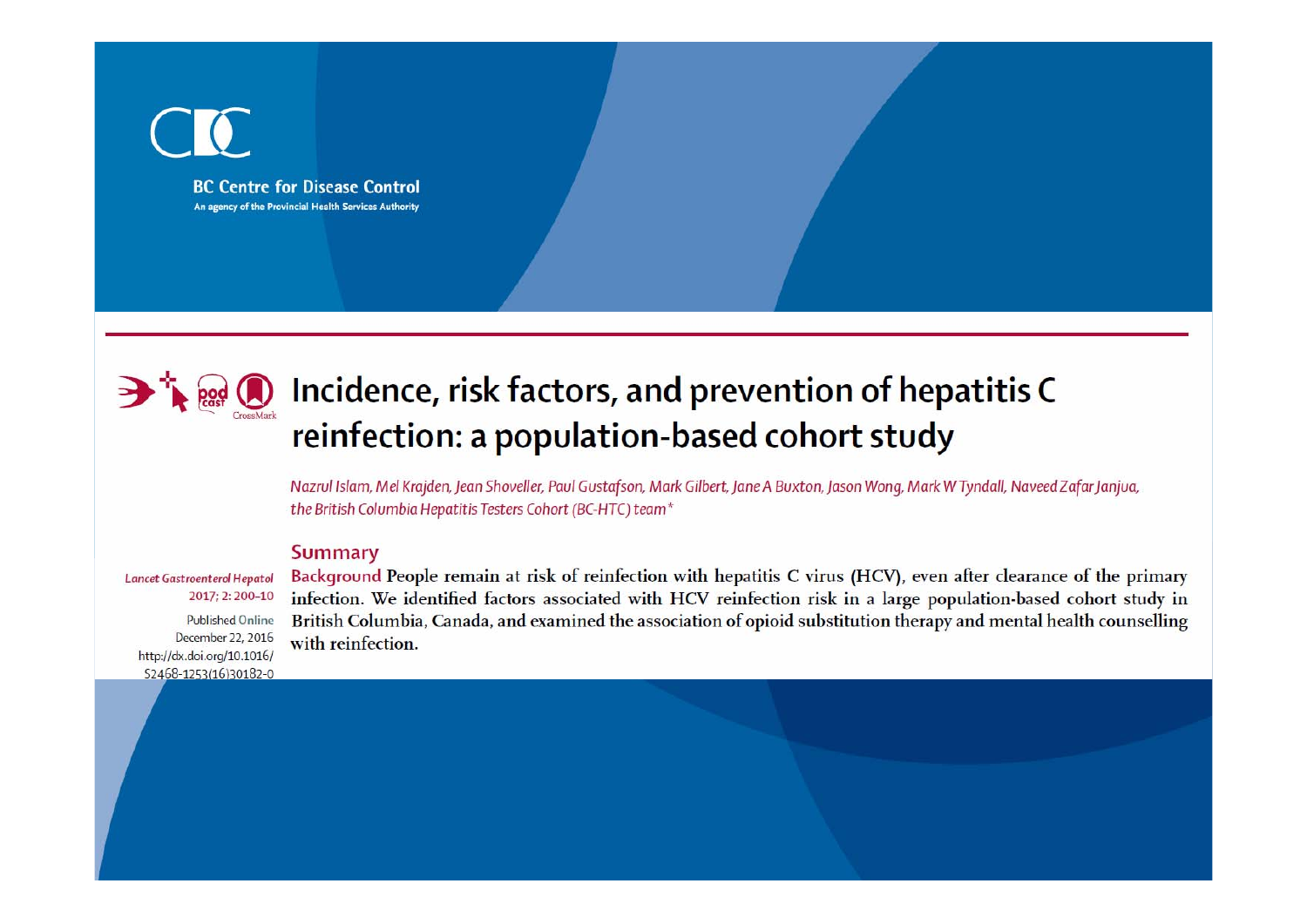

- To estimate incidence rate of re‐infection and
- Identify factors associated with reinfection risk, and examine the role of opioid substitution therapy (OST) and psychotherapy on HCV reinfection among PWID



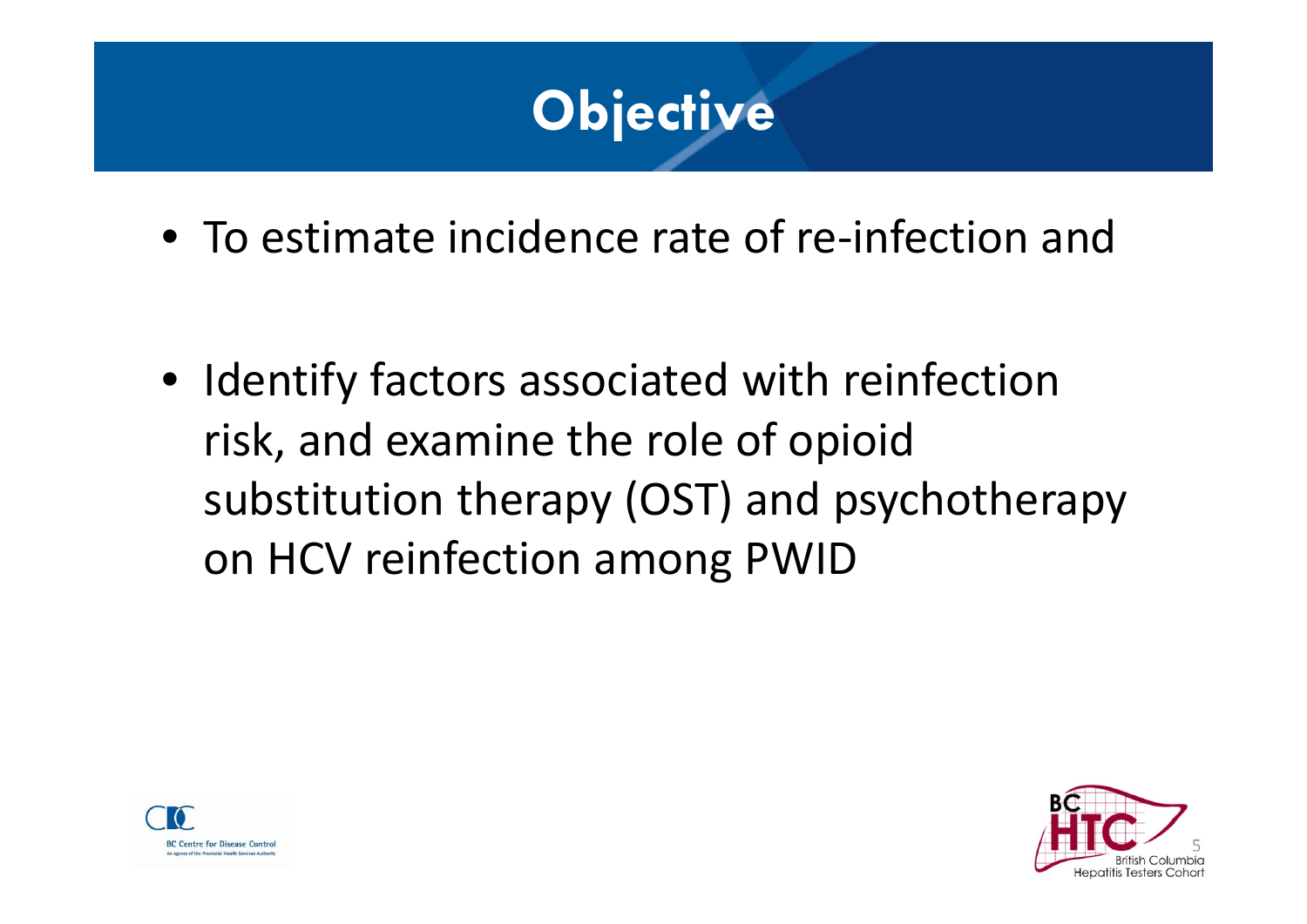### **The BC Hepatitis Testers Cohort (BC-HTC)**

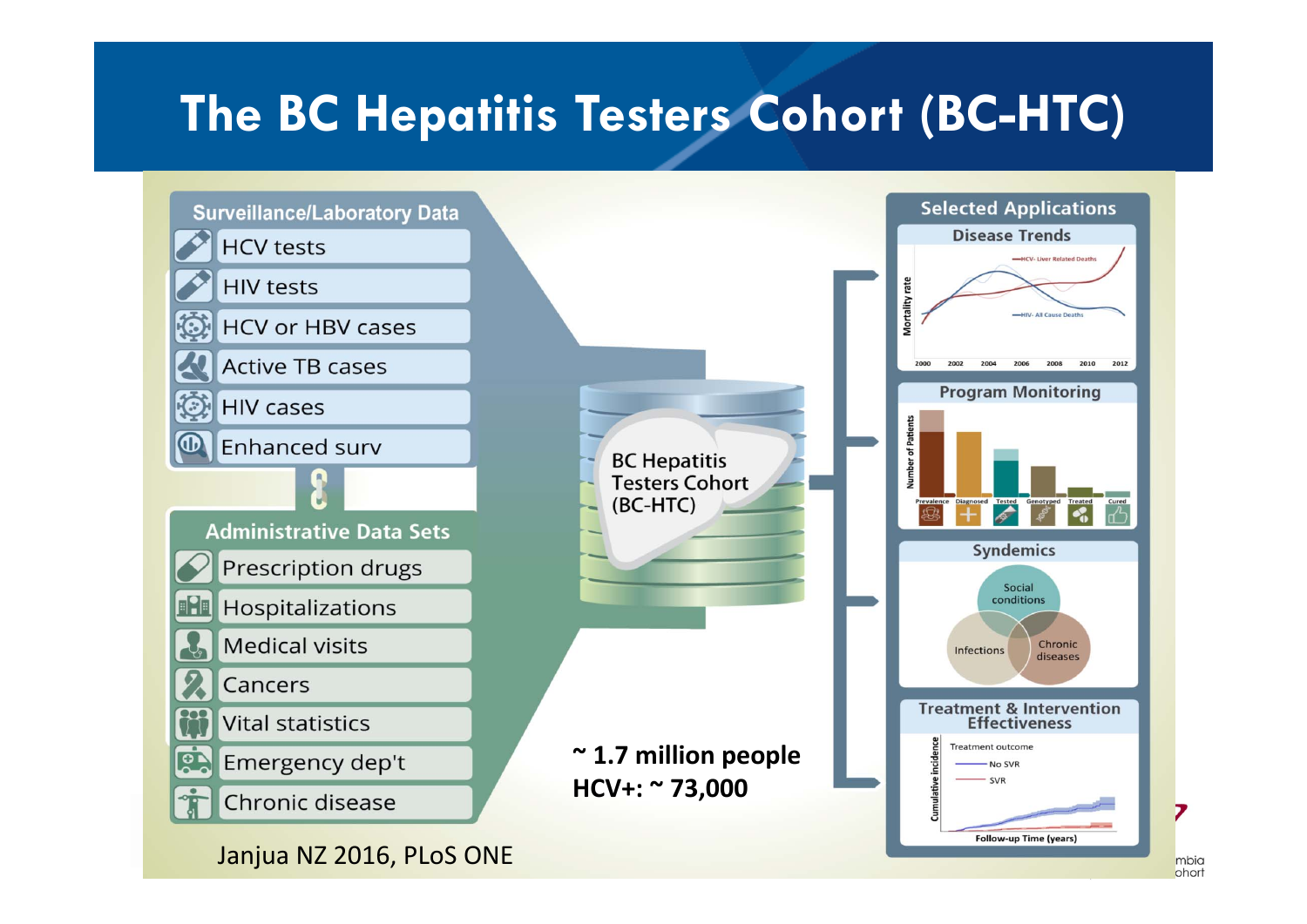# **Methods**

- • **Context:** Centralized testing for 95% serology, all confirmation, HCV‐RNA and genotype
	- –All dispensed prescriptions recorded in <sup>a</sup> centralized system
- **Eligibility**: At least one valid HCV‐PCR after primary clearance (either spontaneous or treatment‐induced sustained virologic response) to Dec 31, 2013.
- **HCV Reinfection**: positive RNA test after two consecutive negative PCR tests ≥28 days apart. Sensitivity analysis: one negative PCR for clearance

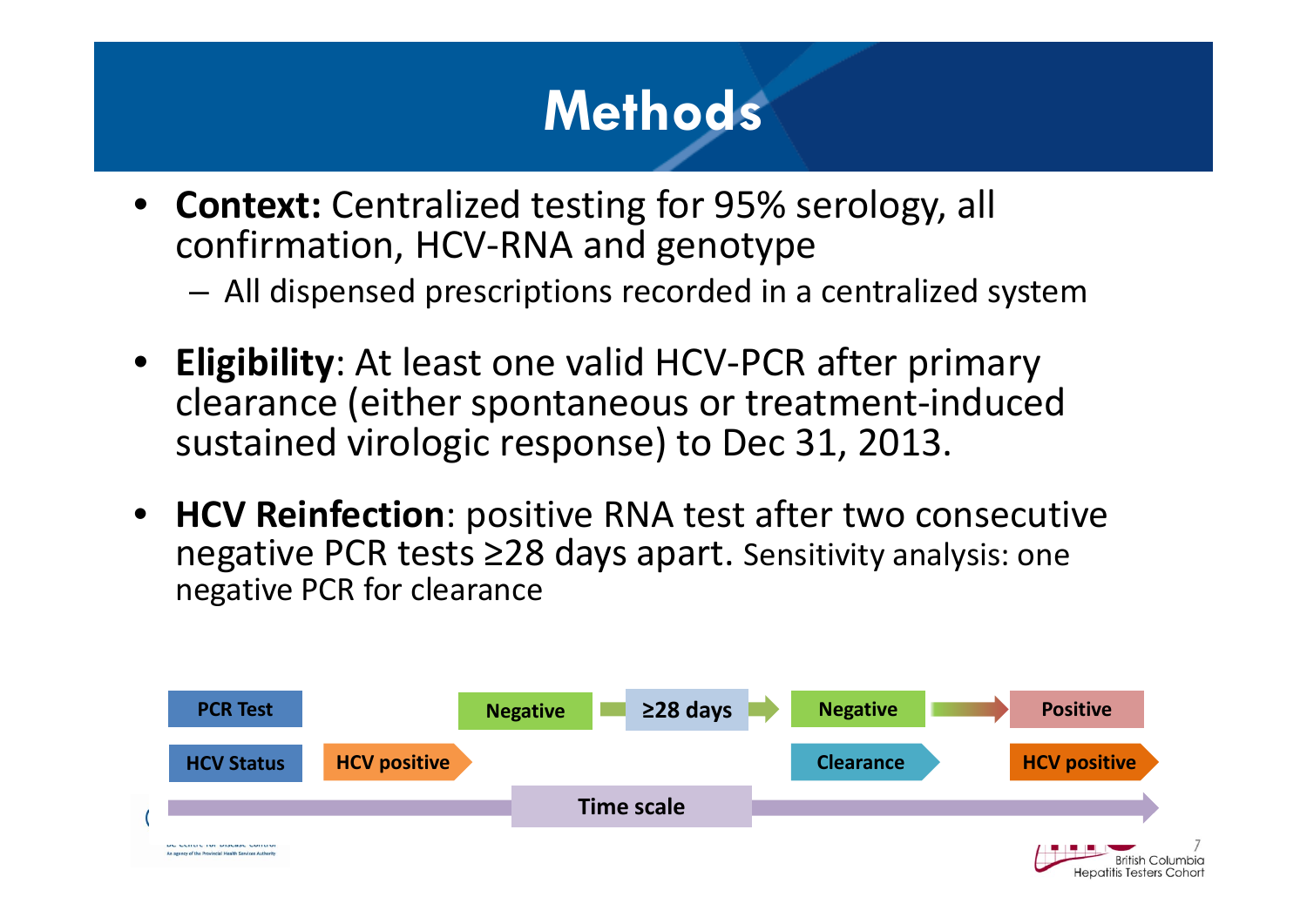# **Analysis**

- The incidence rates of HCV reinfection / 100 person‐years [PY, and 95% confidence intervals (CI), assuming <sup>a</sup> Poisson distribution
- Multivariable Cox proportional hazards (PH) models
	- – $-$  Stratified by spontaneous clearance vs SVR group.
	- – $-$  Effects of mental health counseling, and OST in PWIDs.
	- –OST based on prescription, as time varying variable



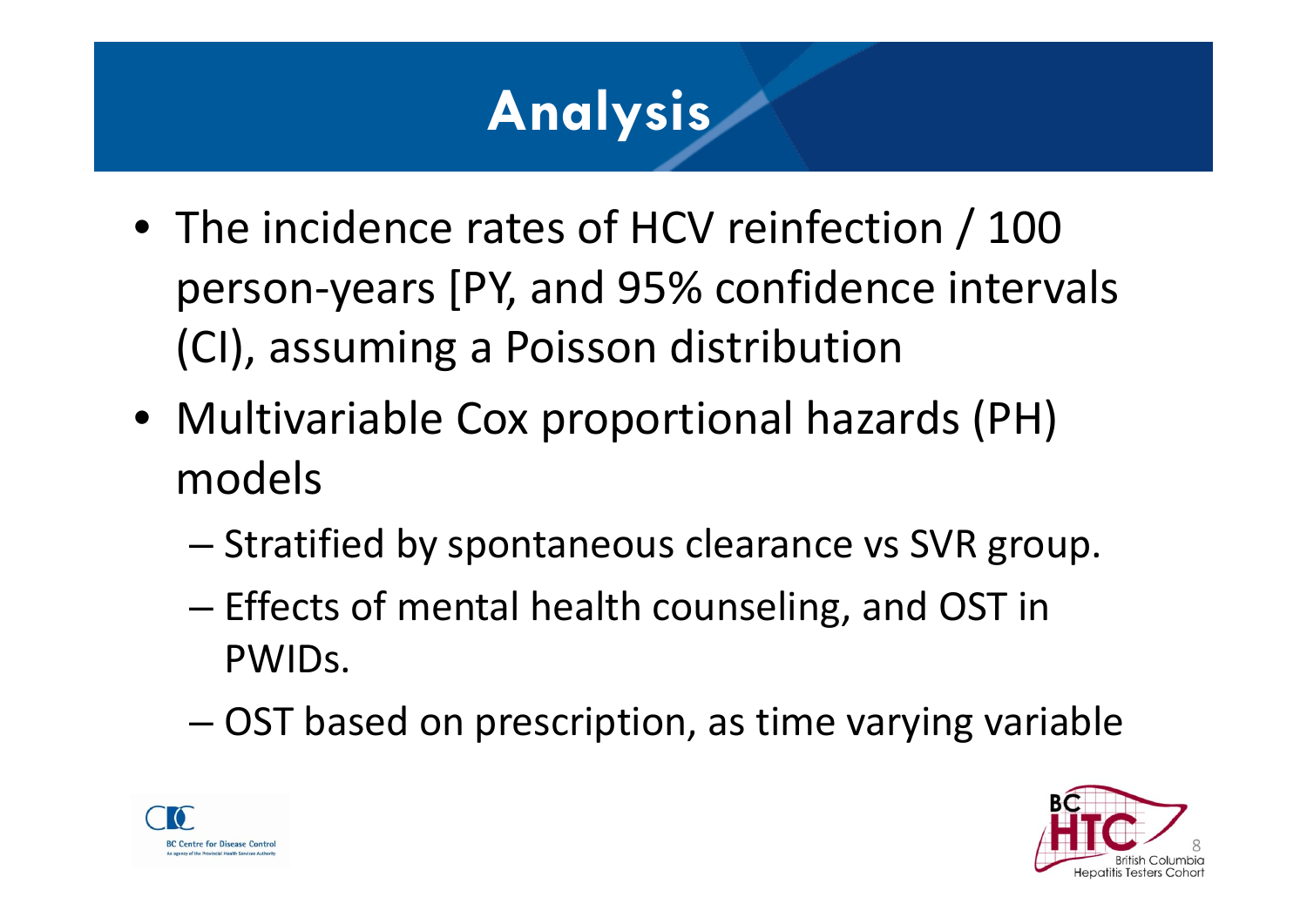### **Selection of participants for HCV reinfection analysis in British Columbia, Canada**

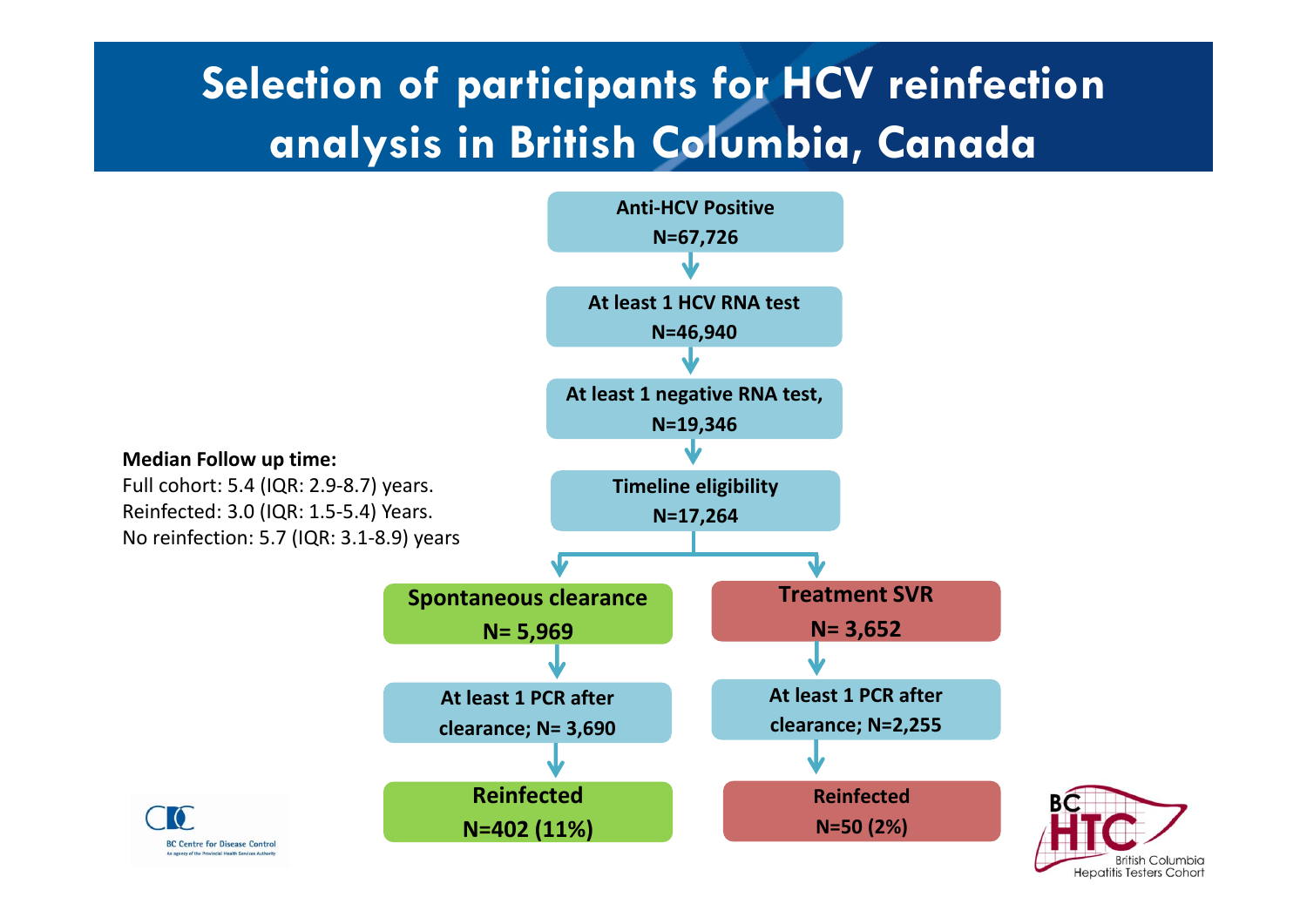# **Participant profile**

|                                         | <b>Spontaneous clearance</b> |                    | <b>SVR</b>     |                    | <b>Total</b>   |                    |
|-----------------------------------------|------------------------------|--------------------|----------------|--------------------|----------------|--------------------|
|                                         | <b>Overall</b>               | <b>Reinfection</b> | <b>Overall</b> | <b>Reinfection</b> | <b>Overall</b> | <b>Reinfection</b> |
| Age at clearance (years)                | $(n=3690)$                   | $(n=402)$          | $(n=2225)$     | $(n=50)$           | $(n=5915)$     | $(n=452)$          |
| $<$ 35                                  | 1216(33)                     | 180 (44.8)         | 248(11.1)      | 9(18)              | 1464(24.8)     | 189 (41.8)         |
| 35-44                                   | 1224(33.2)                   | 151 (37.6)         | 443(19.9)      | 16(32)             | 1667(28.2)     | 167(37)            |
| $\geq 45$                               | 1250(33.9)                   | 71(17.7)           | 1534(68.9)     | 25(50)             | 2784(47.1)     | 96(21.2)           |
| <b>Median [IQR]</b>                     | 40[32-47]                    | 36[28-42]          | 50[42-55]      | 45[36-53]          | 43[35-51]      | 37 [30-43]         |
| <b>Male</b>                             | 2068(56)                     | 248 (61.7)         | 1403(63.1)     | 40 (80)            | 3471(58.7)     | 288 (63.7)         |
| <b>HIV co-infection</b>                 | 407(11)                      | 79 (19.7)          | 126(5.7)       | 12(24)             | 533(9.0)       | 91(20.1)           |
| $\geq$ 1 mental health counseling visit | 1168(31.7)                   | 119 (29.6)         | 414(18.6)      | 16(32)             | 1582(26.7)     | 135 (29.9)         |
| Injection drug use                      | 1928(52.2)                   | 268 (66.7)         | 565(25.4)      | 30(60)             | 2493(42.1)     | 298 (65.9)         |
| <b>Problematic alcohol use</b>          | 1615(43.8)                   | 210(52.2)          | 586(26.3)      | 19 (38)            | 2201(37.2)     | 229(50.7)          |
| <b>Material deprivation quintile</b>    |                              |                    |                |                    |                |                    |
| Q1 (most privileged)                    | 492(13.3)                    | 42 (10.5)          | 321(14.4)      | 11(22)             | 813(13.7)      | 53 $(11.7)$        |
| Q5 (most deprived)                      | 1183(32.1)                   | 132 (32.8)         | 577(25.9)      | 13(26)             | 1760(29.8)     | 145 (32.1)         |
| Genotype                                |                              |                    |                |                    |                |                    |
| G <sub>1</sub>                          | 400 (10.8)                   | 109(27.1)          | 846 (38)       | 17(34)             | 1246 (21.1)    | 126(27.9)          |
| G <sub>3</sub>                          | 280(7.6)                     | 73 (18.2)          | 616 (27.7)     | 20(40)             | 896 (15.1)     | 93 (20.6)          |



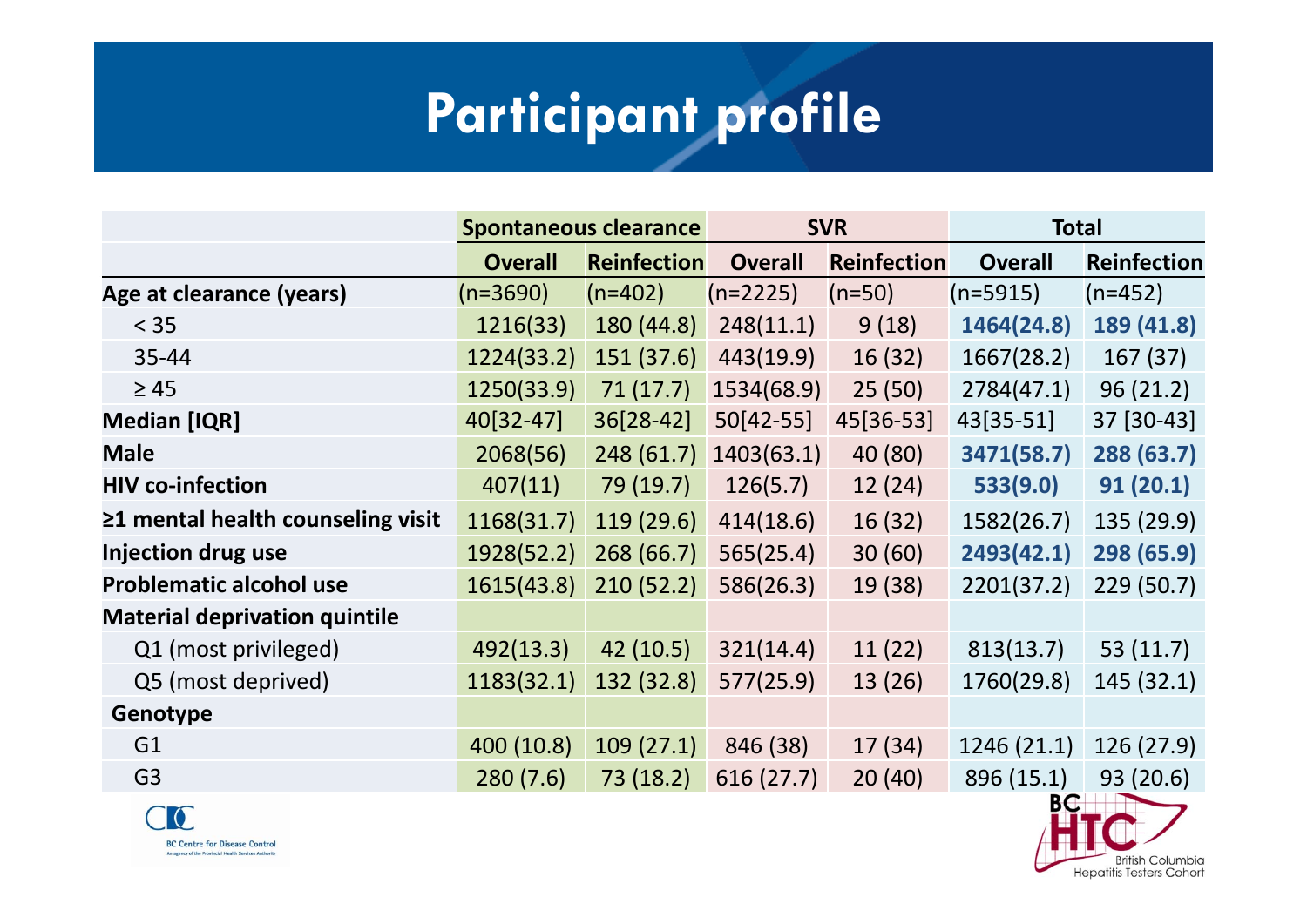### **Reinfection incidence rate**

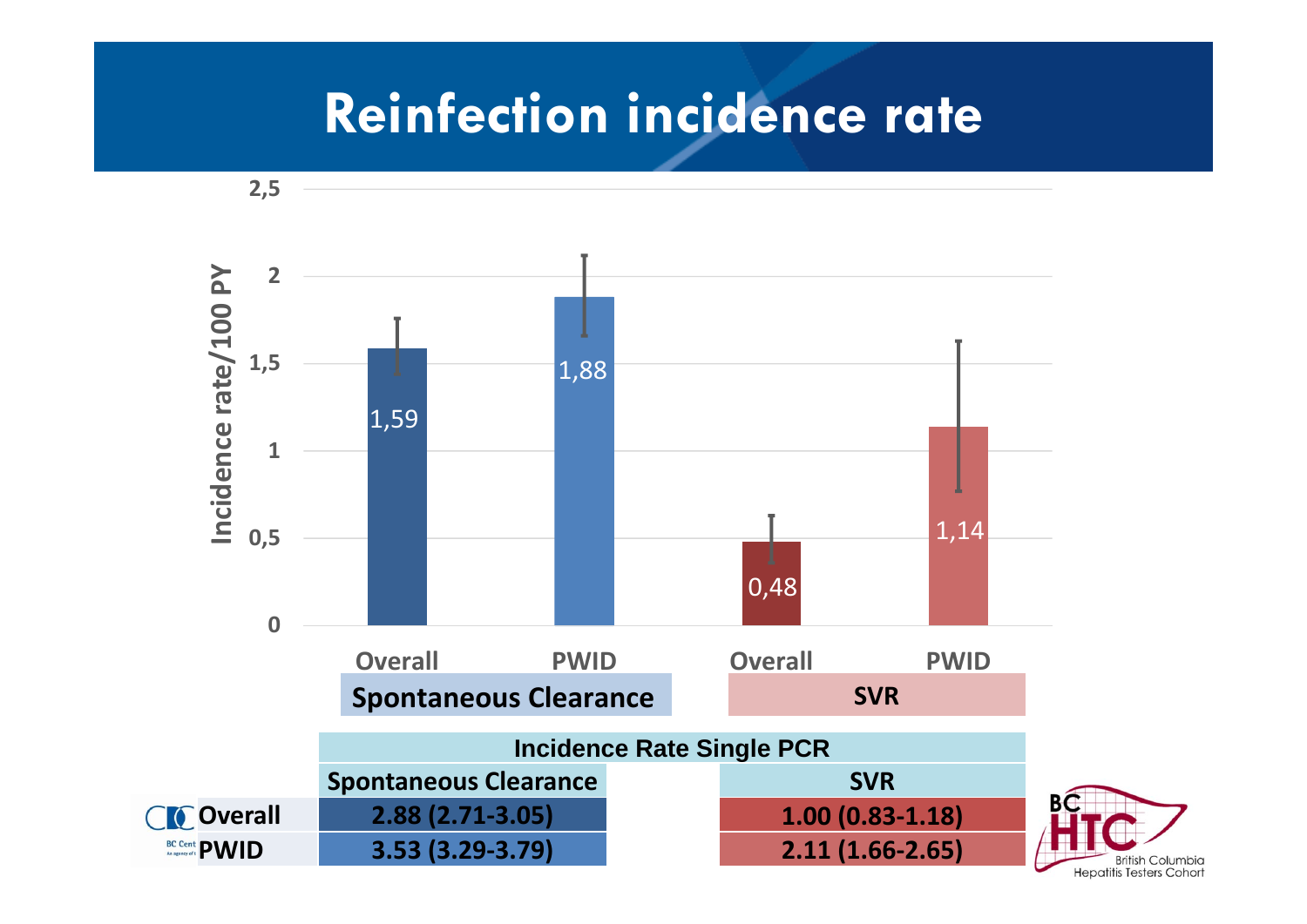#### **Cumulative incidence of HCV reinfection by clearance type of previous episode, and by injection drug use status**



| <b>Timeline</b> | <b>Spontaneous Clearance</b> | <b>SVR</b>  |
|-----------------|------------------------------|-------------|
| 5 years         | $9\%$ (8-10)                 | $3\%$ (2-4) |
| 10 years        | 14% (13-16)                  | $4\%$ (3-5) |
| 15 years        | 19% (16-22)                  |             |

| <b>Timeline</b> | <b>PWID</b>  | <b>Not PWID</b>                              |  |
|-----------------|--------------|----------------------------------------------|--|
| 5 years         | $9\%$ (8-10) | $5\%$ (4-6)                                  |  |
| 10 years        | 16% (14-18)  | $7\%$ (6-8)                                  |  |
| 15 years        | 24% (19-30)  | $7\%$ (6-8)                                  |  |
|                 |              | British Columbia<br>Hepatitis Testers Cohort |  |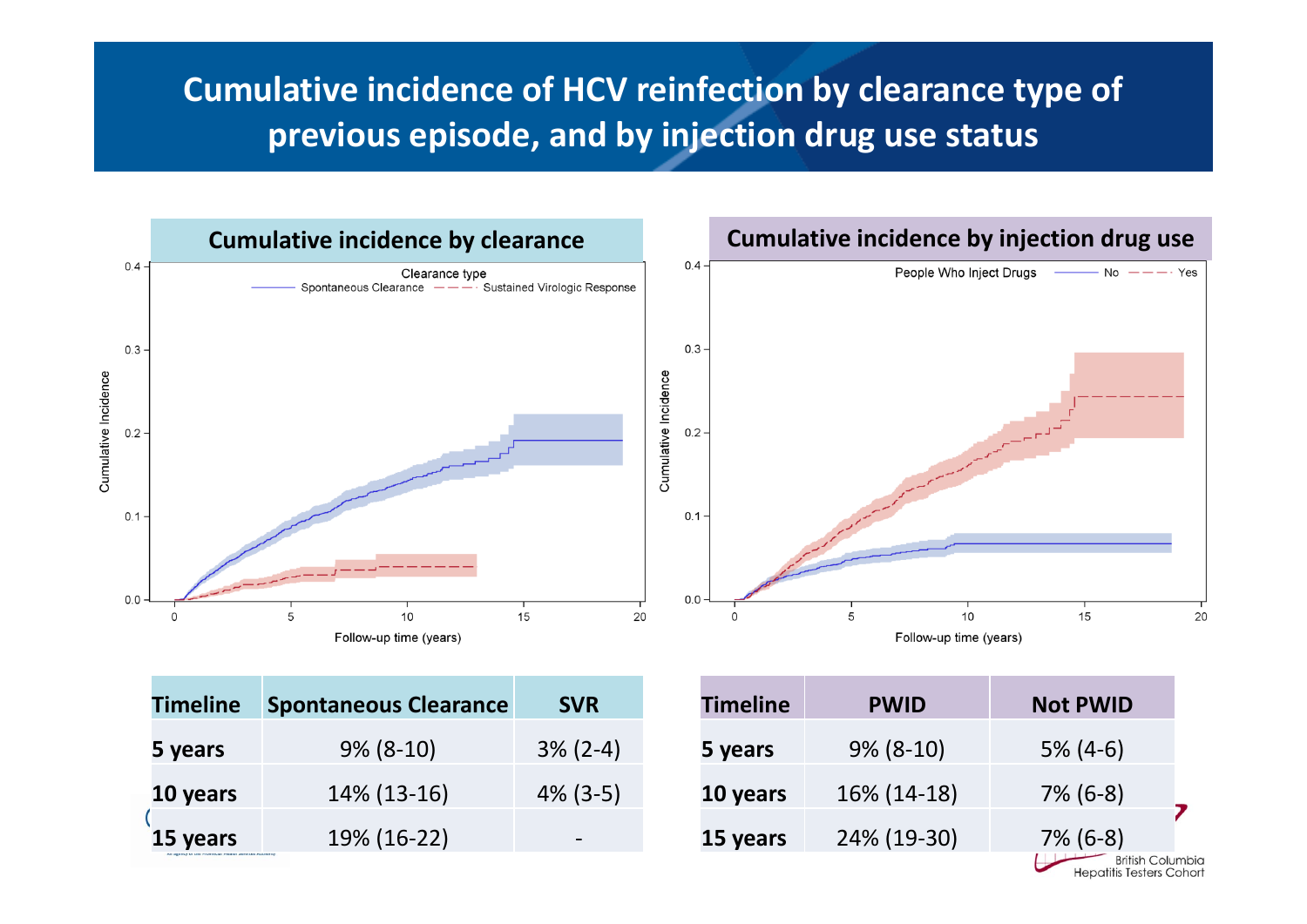### **Cox proportional hazards model for time to HCV reinfection in British Columbia, Canada**

| <b>Characteristics</b>                      | <b>Unadjusted HR</b><br>(95% CI) | <b>Adjusted HR</b><br>(95%CI) |
|---------------------------------------------|----------------------------------|-------------------------------|
| Age at clearance (years) (Ref: $\geq$ 45)   |                                  |                               |
| $< 35$                                      | $3.18(2.49-4.07)$                |                               |
| $35 - 44$                                   | $2.39(1.86 - 3.08)$              |                               |
| Birth cohort (Ref: ≥1975)                   |                                  |                               |
| < 1965                                      | $0.35(0.27-0.44)$                | $0.48(0.37-0.63)$             |
| 1965-1974                                   | $0.79(0.62 - 1.01)$              | $0.87(0.68-1.13)$             |
| Female                                      | $0.71(0.59-0.86)$                | $0.57(0.47-0.7)$              |
| <b>Spontaneous clearance</b>                | $3.63(2.7-4.89)$                 | $2.71(2.0-3.68)$              |
| <b>HIV co-infection</b>                     | $2.77(2.20-3.49)$                | $2.25(1.78-2.85)$             |
| At least one mental health counseling visit | $0.9(0.74-1.1)$                  |                               |
| <b>Injection drug use</b>                   | $2.21(1.82 - 2.69)$              | $1.53(1.21-1.92)$             |
| <b>Problematic alcohol use</b>              | $1.45(1.21-1.75)$                | $1.04(0.84-1.28)$             |



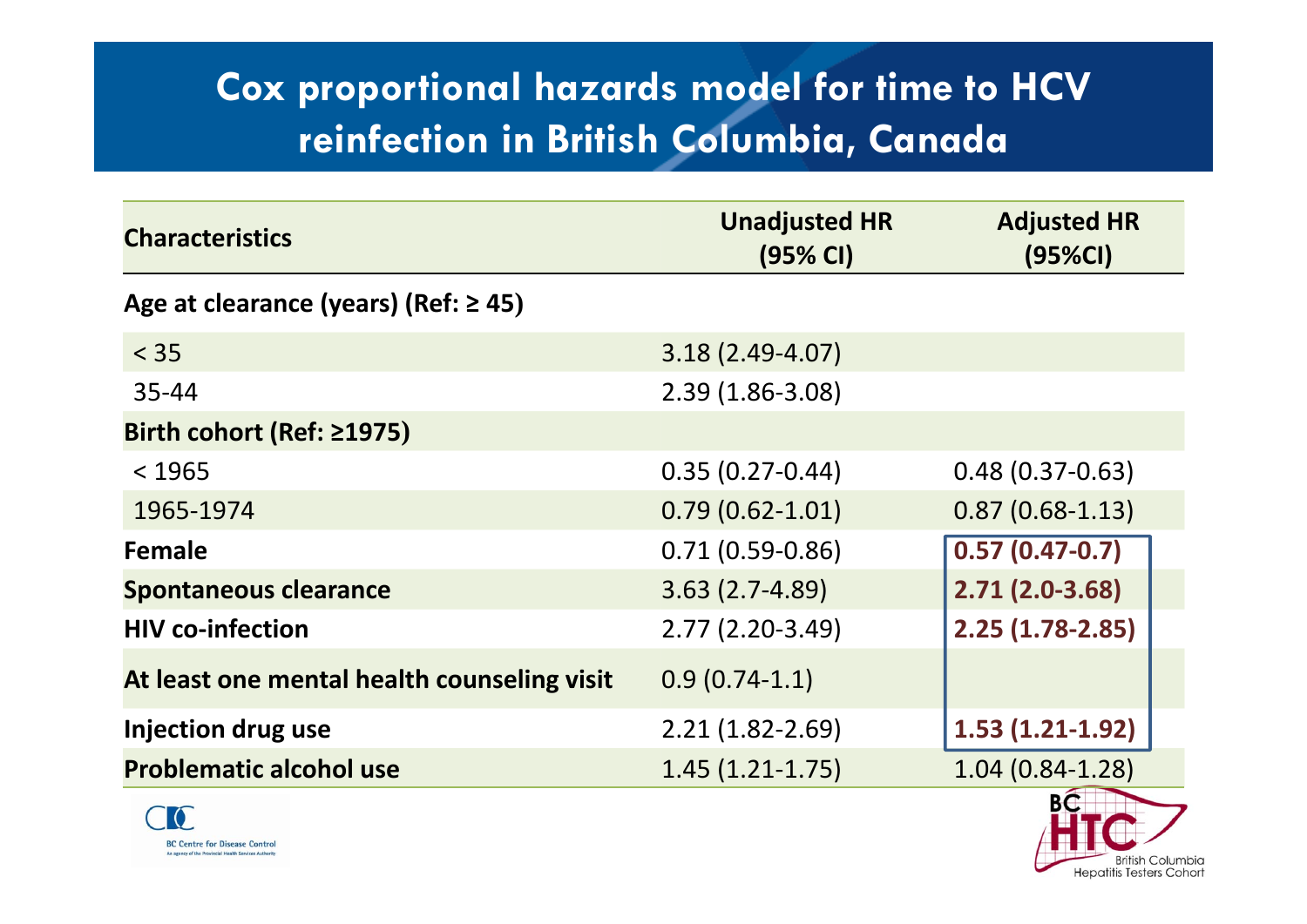### **Factors associated with reinfection among PWIDs**

| <b>Characteristics</b>                    | <b>Unadjusted HR</b><br>(95%CI) | <b>Adjusted HR</b><br>(95%CI) |
|-------------------------------------------|---------------------------------|-------------------------------|
| Age at clearance (years) (Ref: $\geq$ 45) |                                 |                               |
| $< 35$                                    | $2.47(1.58-3.86)$               |                               |
| $35 - 44$                                 | $1.8(1.13-2.87)$                |                               |
| Birth cohort (Ref: ≥1975)                 |                                 |                               |
| < 1965                                    | $0.39(0.28 - 0.55)$             | $0.47(0.33 - 0.69)$           |
| 1965-1974                                 | $0.71(0.52 - 0.98)$             | $0.89(0.63 - 1.25)$           |
| Female                                    | $0.82(0.63 - 1.07)$             | $0.71(0.54-0.93)$             |
| <b>Spontaneous clearance</b>              | $1.52(0.9-2.58)$                |                               |
| <b>HIV co-infection</b>                   | $2.11(1.59-2.81)$               | $2.39(1.79-3.19)$             |
| $\geq$ 1 mental health counseling visit   | $0.72(0.55-0.94)$               | $0.71(0.54-0.92)$             |
| <b>Problematic alcohol use</b>            | $0.92(0.69-1.22)$               |                               |
| <b>Opioid substitution therapy</b>        | $0.74(0.55-1)$                  | $0.73(0.54-0.98)$             |



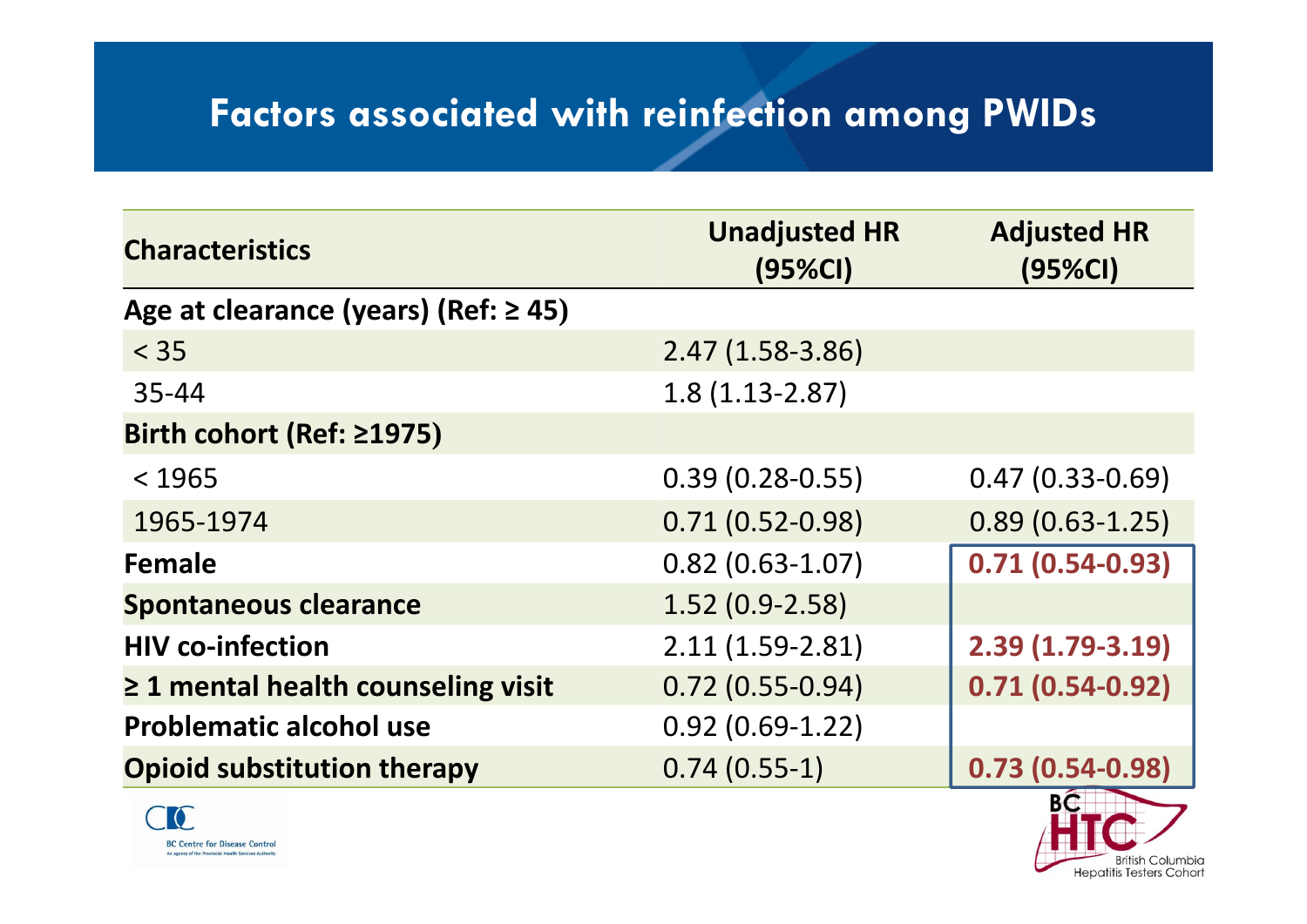### **HCV Reinfection Rate and Cox Proportional Hazards models for Factors Associated with reinfection Overall and among PWIDs**

| <b>Characteristics</b>                                                 | Main analysis <sup>1</sup> | Sensitivity analysis <sup>2</sup> |
|------------------------------------------------------------------------|----------------------------|-----------------------------------|
| <b>Total sample</b>                                                    | 5,915                      | 10,408                            |
| Reinfection; N(%)                                                      | 452 (7.6%)                 | 1,231 (11.8%)                     |
| Reinfection Incidence Rate (95% CI)/100 person-years                   |                            |                                   |
| Overall                                                                | $1.27(1.15-1.39)$          | $2.42$ (2.29-2.56)                |
| Spontaneous clearance <sup>3</sup>                                     | $1.59(1.44-1.76)$          | $2.88(2.71-3.05)$                 |
| SVR <sup>4</sup>                                                       | $0.48(0.36-0.63)$          | $1.00(0.83 - 1.18)$               |
| <b>PWID</b>                                                            | $1.77(1.57-1.98)$          | $3.34(3.12 - 3.56)$               |
| Factors associated with HCV reinfection; aHR (95% CI)                  |                            |                                   |
| Female                                                                 | $0.57(0.47-0.7)$           | $0.77(0.68-0.86)$                 |
| Spontaneous clearance <sup>3</sup>                                     | $2.71(2.0-3.68)$           | $2.62$ (2.16-3.17)                |
| <b>HIV co-infection</b>                                                | $2.25(1.78-2.85)$          | $2.03(1.74-2.38)$                 |
| Injection drug use                                                     | $1.53(1.21-1.92)$          | $1.72(1.49-1.98)$                 |
| Effect of OST on HCV reinfection among PWID; aHR (95% CI) <sup>5</sup> | $0.73(0.54-0.98)$          | $0.80(0.69 - 0.94)$               |

<sup>1</sup> Clearance was defined as two consecutive negative PCR ≥28 days apart; <sup>2</sup> Clearance was defined as single negative PCR; <sup>3</sup> Clearance type of previous episode; aHR= Adjusted Hazard Ratios; CI= Confidence Interval; <sup>4</sup>SVR= Sustained Virologic Response; PWID= People Who Inject Drugs; OST= Opioid Substitution Therapy; <sup>5</sup> adjusted for birth cohort, gender, psychotherapy, HIV & yr.



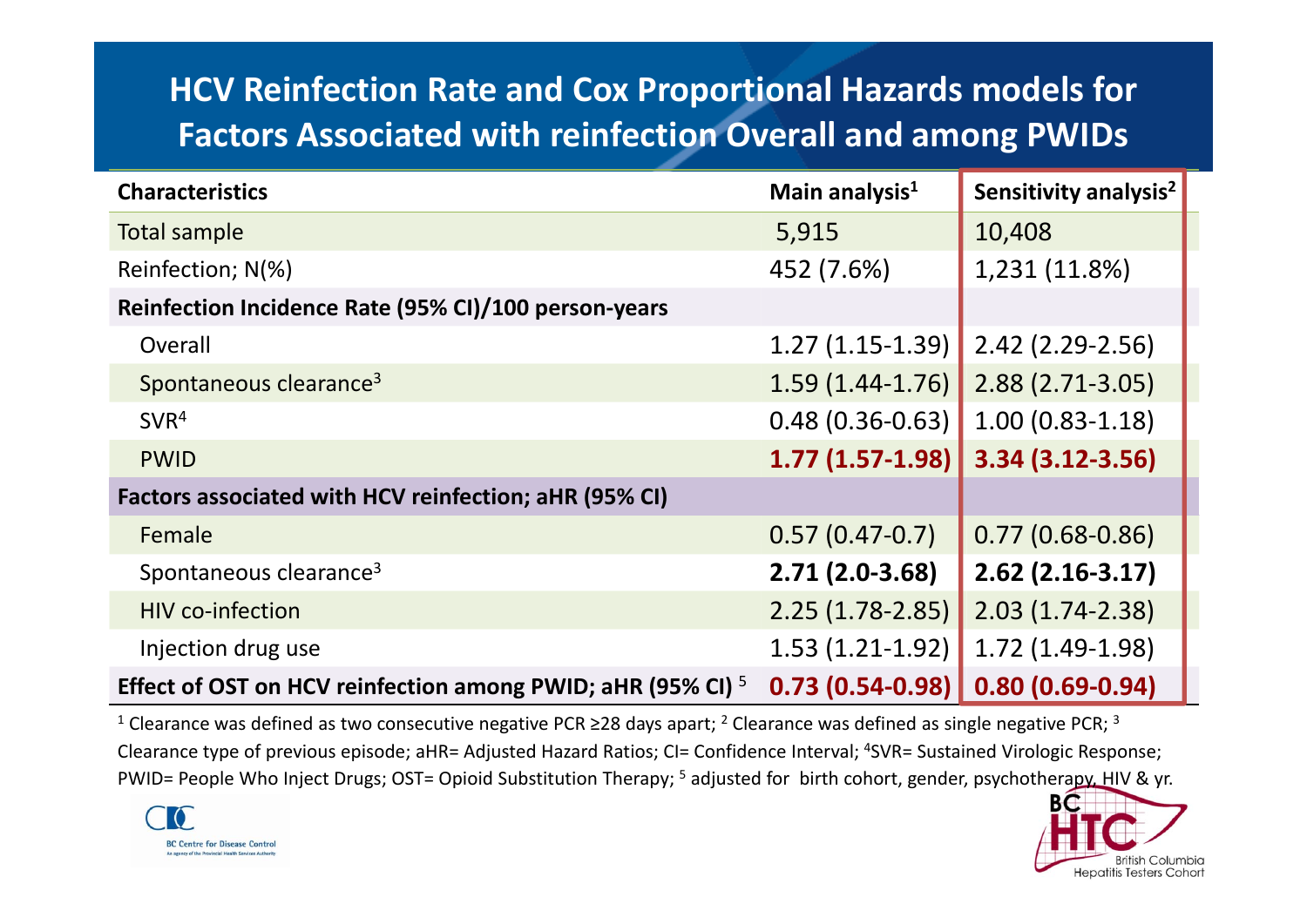# **Summary**

- Overall incidence of reinfection during interferon era higher among those who spontaneously cleared (1.6 or 2.9 /100 PY), HIV coinfected (2.56 or 4.17/100 PY) and PWID (1.77 or 3.34/100 PY)
	- More PWIDs especially those with ongoing high risk injecting behavior being treated with DAAs, reinfection rate expected to increase
- OST and mental health counselling reduced risk of re‐infection.
	- – $-$  Requires further investigations to assess impact of OST, needle distribution and other support services



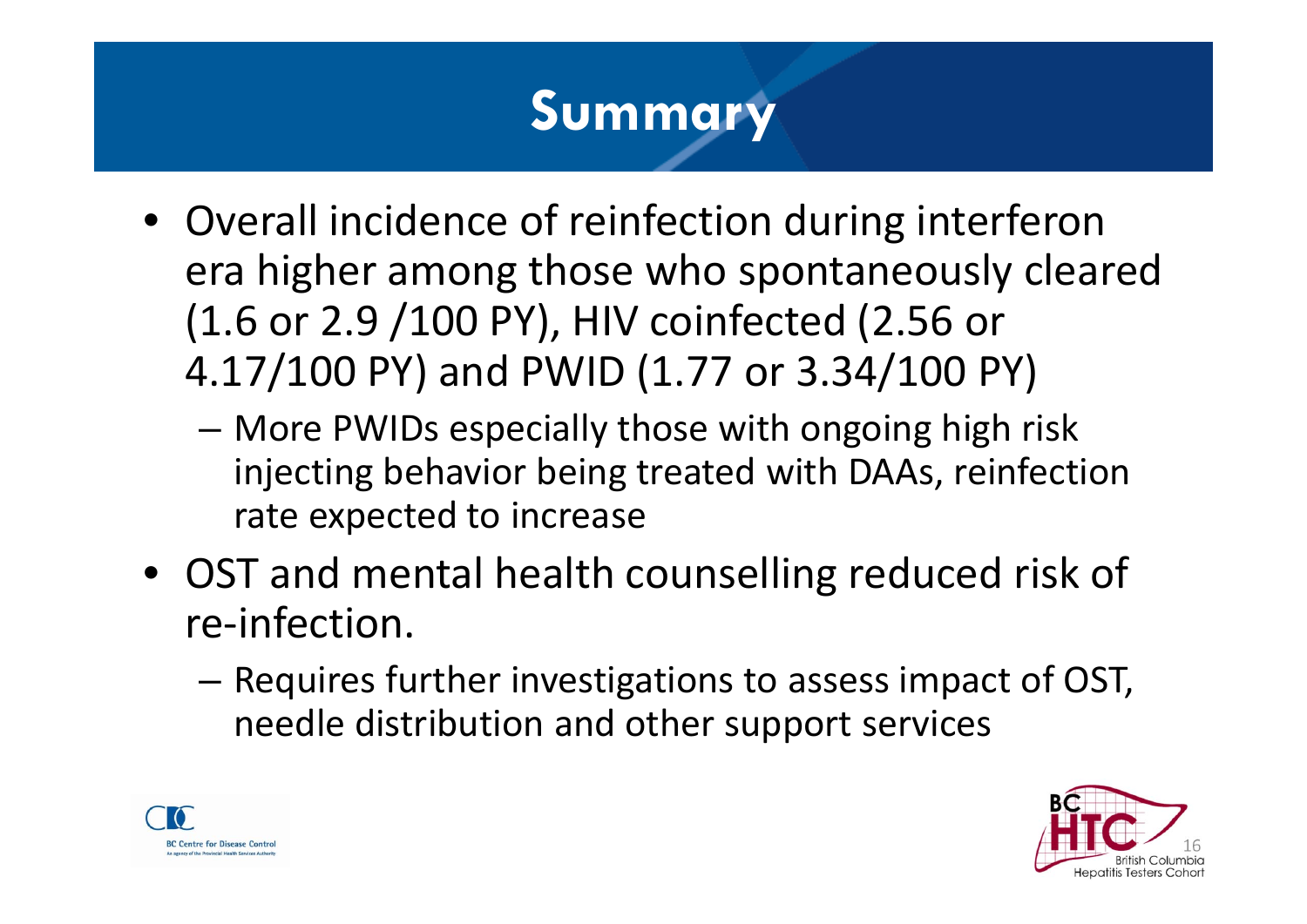

#### Hepatitis C virus reinfection after successful treatment with direct-acting antiviral therapy in a large population-based cohort

Carmine Rossi<sup>1,2</sup>, Zahid A. Butt<sup>1,3</sup>, Stanley Wong<sup>1</sup>, Jane A. Buxton<sup>1,3</sup>, Nazrul Islam<sup>1,4</sup>, Amanda Yu<sup>1</sup>, Maryam Darvishian<sup>1,3</sup>, Mark Gilbert<sup>1,3</sup>, Jason Wong<sup>1,3</sup>, Nuria Chapinal<sup>1</sup>, Mawuena Binka<sup>1,2</sup>,<br>Maria Alvarez<sup>1</sup>, Mark W. Tyndall<sup>1,3</sup>, Mel Krajden<sup>1,2</sup>, Naveed Z. Janjua<sup>1,3,\*</sup>, The BC Hepatitis Testers Cohort Team<sup>†</sup>

<sup>1</sup>British Columbia Centre for Disease Control, Vancouver, BC, Canada; <sup>2</sup>Department of Pathology and Laboratory Medicine, University of British Columbia, Vancouver, BC, Canada; <sup>3</sup>School of Population and Public Health, University of British Columbia, Vancouver, BC, Canada; <sup>4</sup>MRC Epidemiology Unit, University of Cambridge, School of Clinical Medicine, Cambridge, UK

Journal of Hepatology 2018 69: 1007–1014

https://doi.org/10.1016/j.jhep.2018.07.025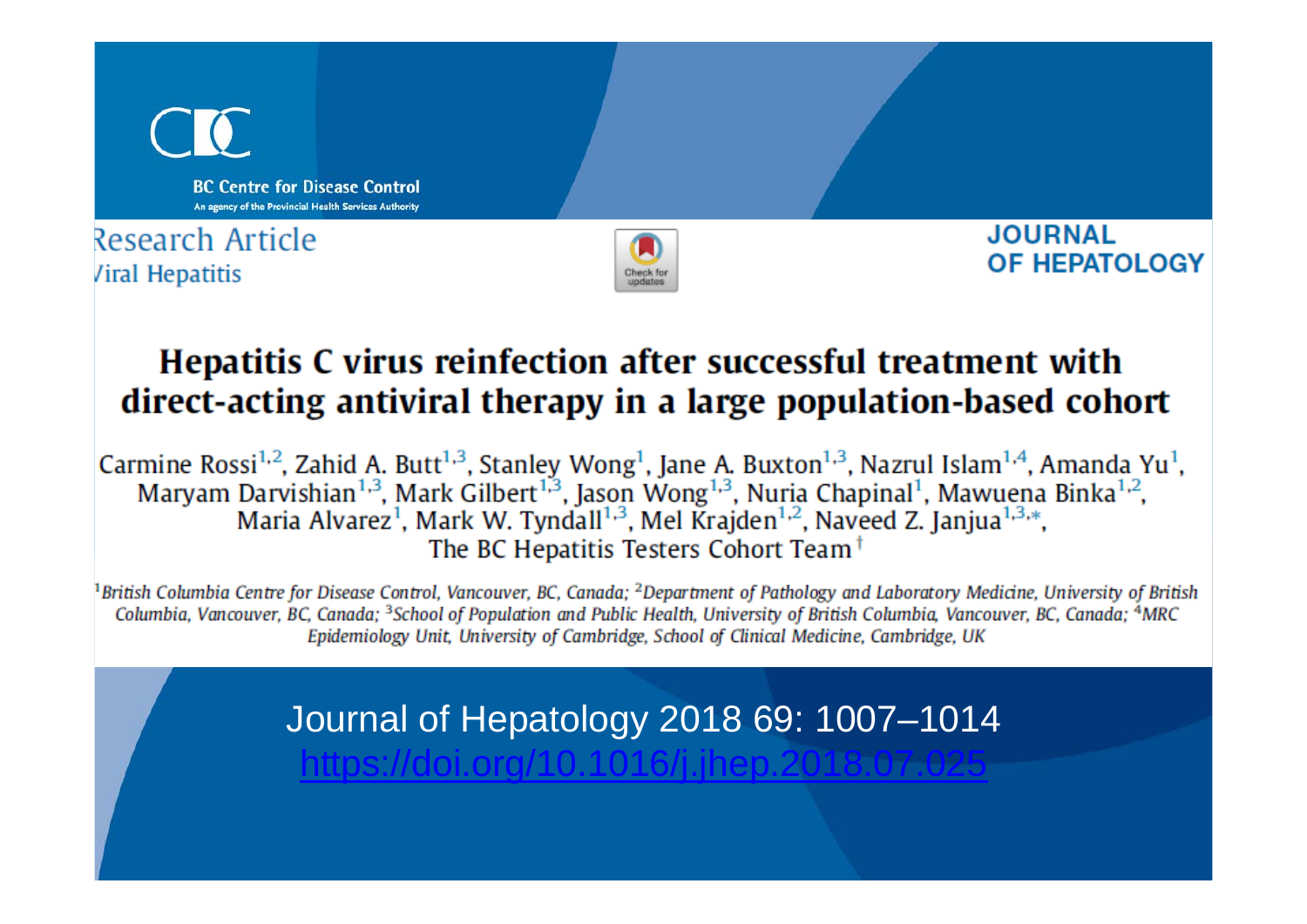

- $\bullet$  **The BC Hepatitis Testers Cohort:** Integration of HCV testing data with prescription, mortality and other administrative data
- $\bullet$  DAA initiators (n <sup>=</sup> 4,114) were followed from date of sustained virologic response (SVR) until the earliest of reinfection, death, or last HCV RNA measurement before 2017/12/31.
- HCV reinfection was defined as <sup>a</sup> single positive HCV RNA measurement after ascertainment of SVR status.
- We assessed factors associated with reinfection: age, sex, birth cohort, HIV co‐infection, recent and former IDU, opioid‐agonist therapy (OAT) use, alcohol use, and major mental illness.
- $\bullet$  Poisson regression was used to model incidence rate ratios (IRRs), overall, and among PWIDs, adjusted for the variables listed above.



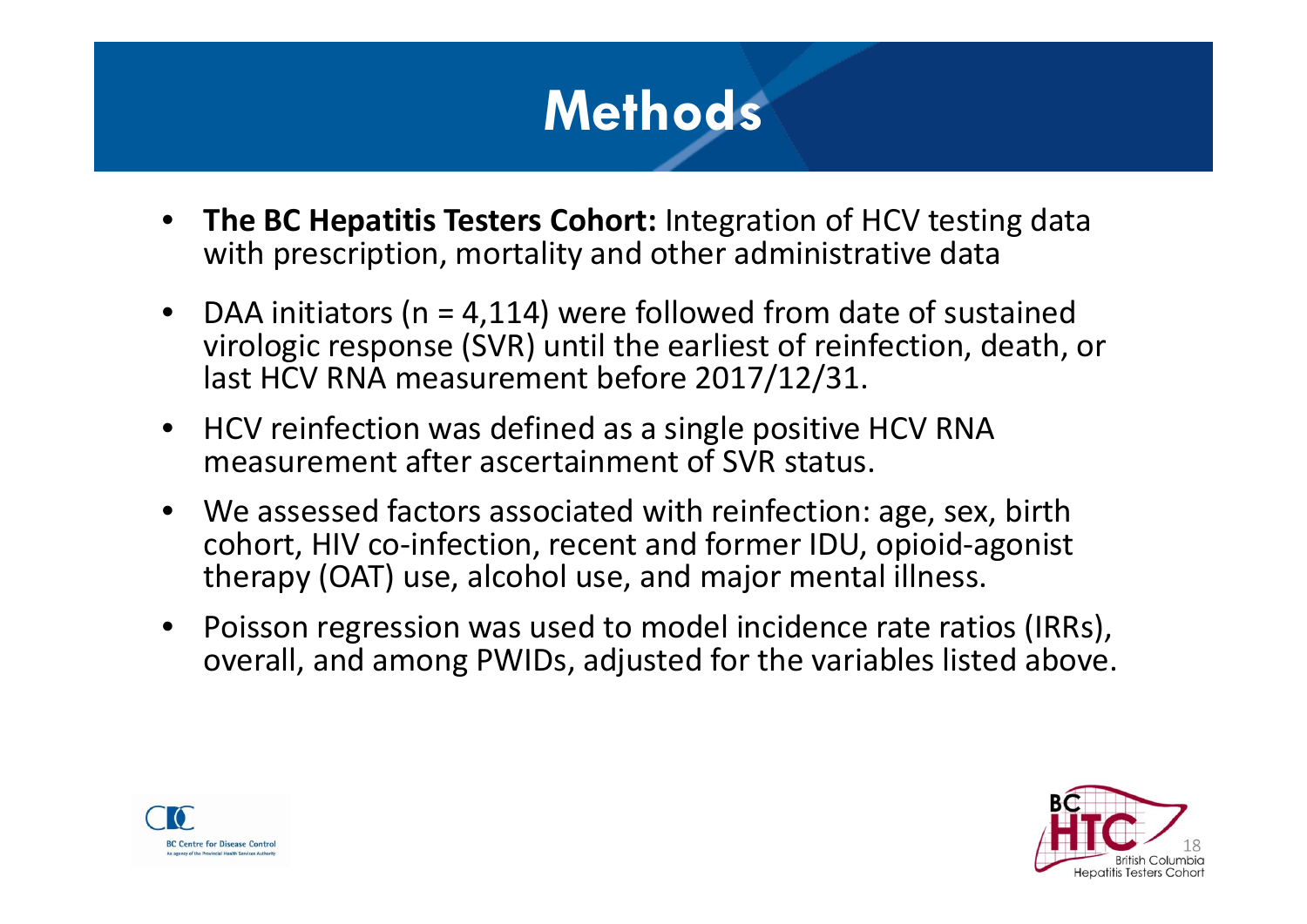### **HCV reinfections rates (per 100 person-years)**

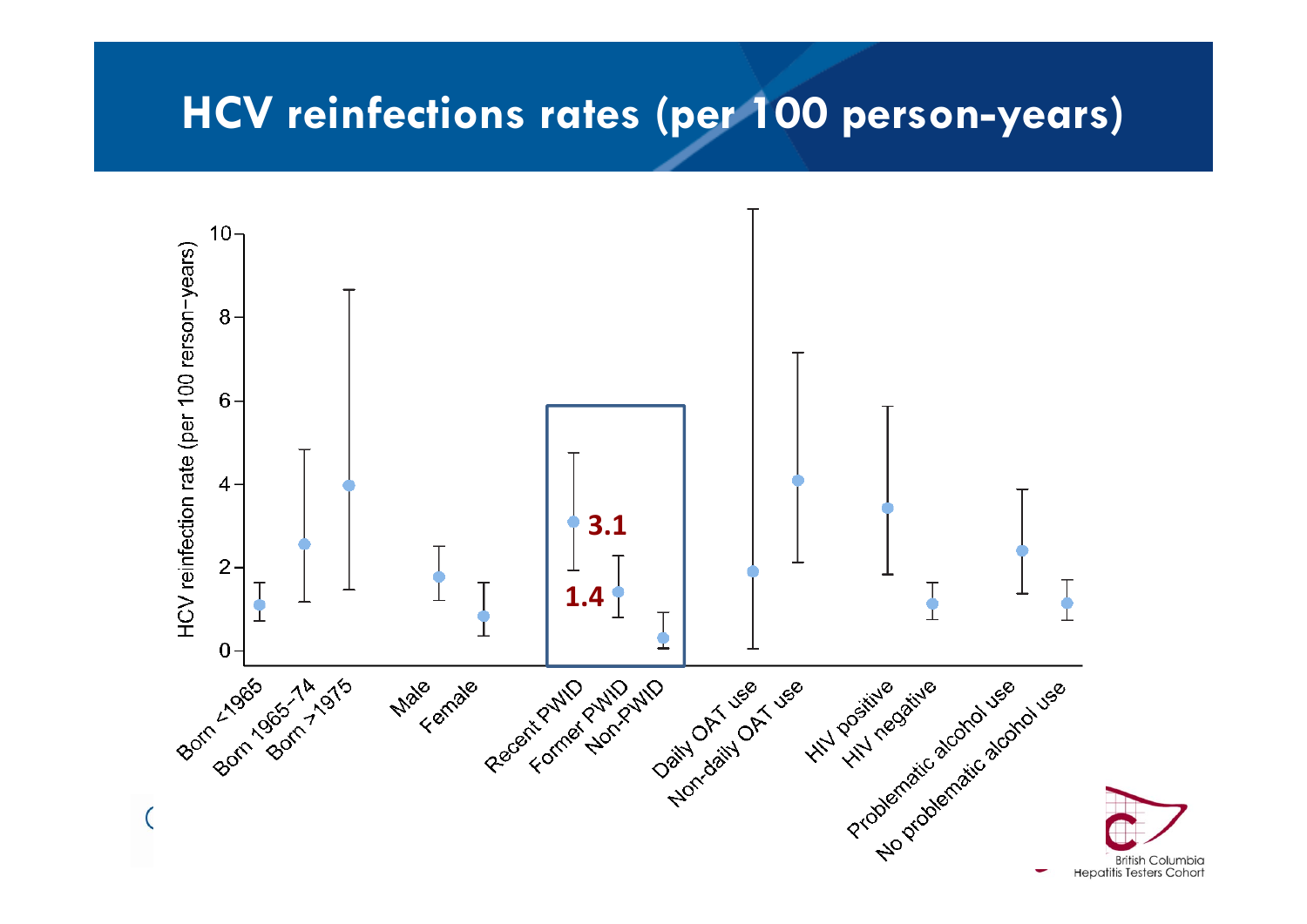# **Cumulative incidence curves for reinfection by IDU history**



**Hepatitis Testers Cohort**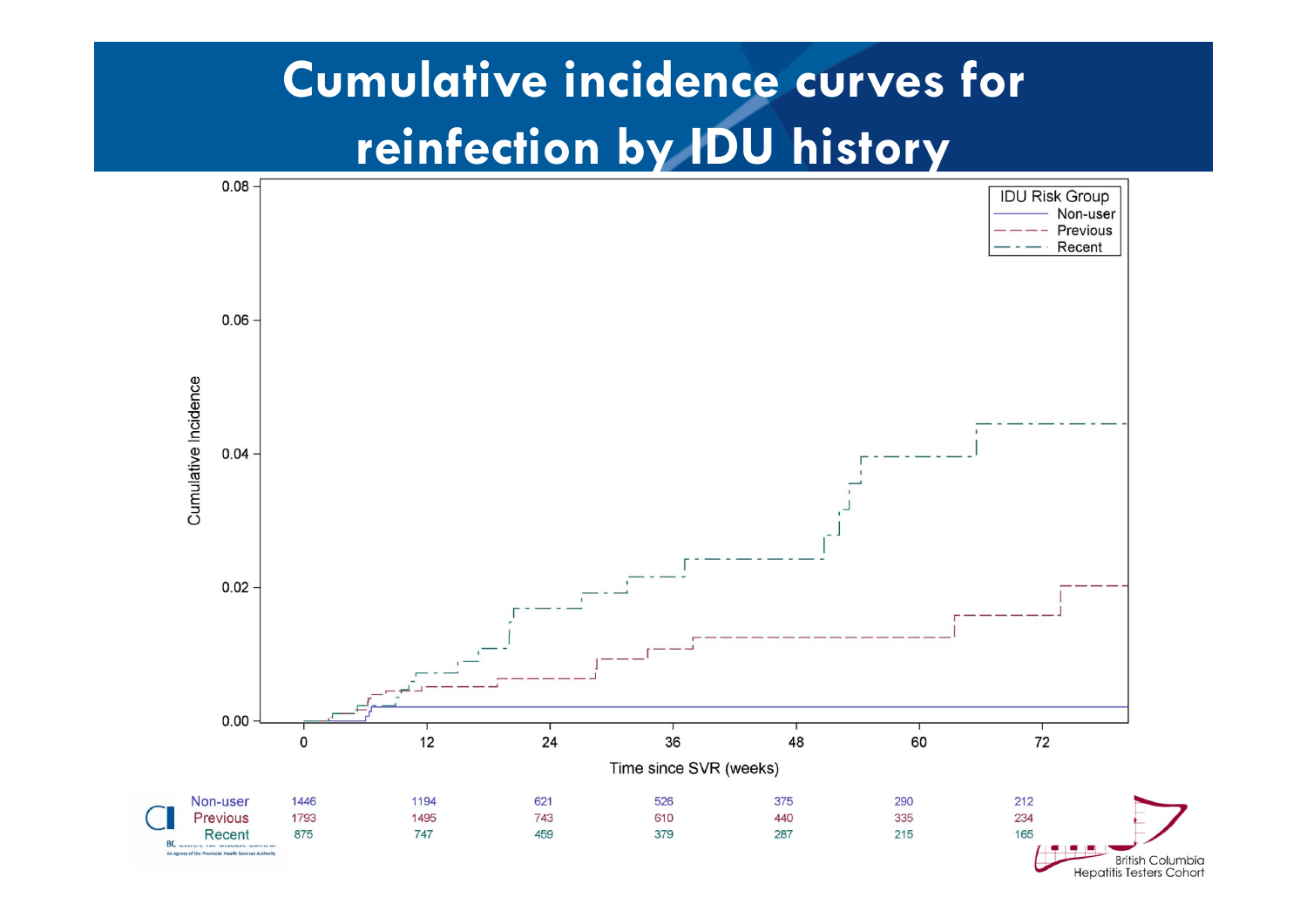#### **HCV reinfections rates (per 100 person-years) and adjusted IRRs (95% CIs), overall and among PWIDs**

|                                 |                   | Overall $(n = 4, 114)$ |                     | Recent PWIDs ( $n = 875$ ) |  |  |
|---------------------------------|-------------------|------------------------|---------------------|----------------------------|--|--|
|                                 | Crude Incidence   | <b>Adjusted IRR</b>    | Crude Incidence     | <b>Adjusted IRR</b>        |  |  |
|                                 | Rate/100 PY       | (95% CI)               | Rate/100 PY         | (95% CI)                   |  |  |
| Age group                       |                   |                        |                     |                            |  |  |
| < 45 years                      | 4.16 (1.90, 7.90) | 5.8(1.4, 9.1)          | 10.4 (4.74, 19.7)   | $1.5$ (1.3, 1.6) per       |  |  |
| 45 to 64 years                  | 1.43(0.96, 2.06)  | 3.0(0.7, 7.1)          | 2.26(1.17, 3.94)    | year increase              |  |  |
| $\geq 65$ years                 | 0.38(0.05, 1.38)  | Reference              | 0(0, 6.58)          |                            |  |  |
| Gender                          |                   |                        |                     |                            |  |  |
| Male                            | 1.77(1.21, 2.50)  | 3.0(1.1, 7.8)          | $3.82$ (2.23, 6.12) | 2.3(0.8, 6.8)              |  |  |
| Female                          | 0.83(0.36, 1.64)  | Reference              | 1.74(0.47, 4.46)    | Reference                  |  |  |
| <b>PWID</b>                     |                   |                        |                     |                            |  |  |
| Recent                          | 3.11(1.93, 4.76)  | 6.7(1.9, 23.5)         |                     |                            |  |  |
| Former                          | 1.41(0.80, 2.28)  | 3.7(1.1, 12.9)         |                     |                            |  |  |
| <b>No</b>                       | 0.31(0.06, 0.92)  | Reference              |                     |                            |  |  |
| <b>OAT in previous 12 weeks</b> |                   |                        |                     |                            |  |  |
| Daily use                       |                   | N/A                    | 1.90(0.05, 10.6)    | 0.7(0.4, 2.4)              |  |  |
| Non-daily use                   |                   | N/A                    | 4.10(2.12, 7.16)    | Reference                  |  |  |
| <b>Major mental illness</b>     |                   |                        |                     |                            |  |  |
| Yes                             | 2.11(1.27, 3.29)  | 1.1(0.5, 2.1)          | 3.02(1.45, 5.56)    | 0.5(0.2, 1.3)              |  |  |
| <b>No</b>                       | 1.13(0.70, 1.72)  | Reference              | 3.20(1.60, 5.73)    | Reference                  |  |  |
| <b>Problematic alcohol use</b>  |                   |                        |                     |                            |  |  |
| Yes                             | 2.40 (1.37, 3.89) | 1.2(0.6, 2.4)          | 4.55 (2.35, 7.94)   | 2.1(0.8, 5.2)              |  |  |
| <b>No</b>                       | 1.14(0.73, 1.70)  | Reference              | 2.19(1.00, 4.16)    | Reference                  |  |  |
| <b>HIV Co-Infection</b>         |                   |                        |                     |                            |  |  |
| Yes                             | 3.44(1.83, 5.87)  | 1.6(0.8, 3.3)          | 5.67(2.59, 10.8)    | 1.8(0.7, 4.5)              |  |  |
| <b>No</b>                       | 1.13(0.75, 1.64)  | Reference              | 2.33 (1.20, 4.07)   | Reference                  |  |  |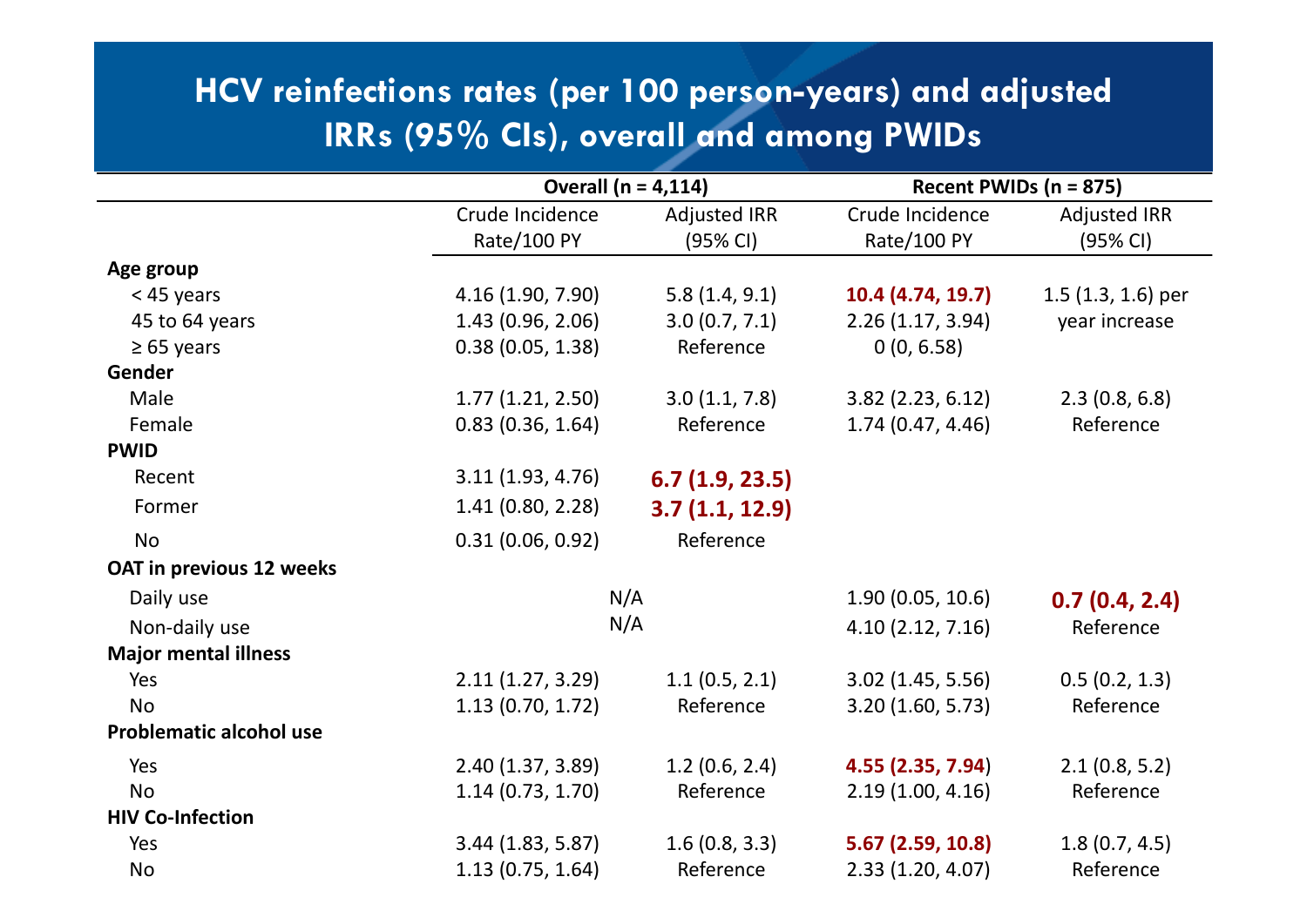# **Summary**

- •● In DAA era, re-infection rates among PWID treated with DAAs similar to SC during interferon era.
	- $-$  Rates similar to other settings.
- $\bullet$ ● Risk factors are similar: younger age, HIV co-infection, problematic alcohol use.
- $\bullet$ • Data show trend towards prevention of reinfection by OST but would require further monitoring as characteristics of those being treated are changing.
- $\bullet$  Among MSM, HIV co‐infection, IDU, problematic alcohol use associated with higher risk while psychotherapy associated with lower risk.



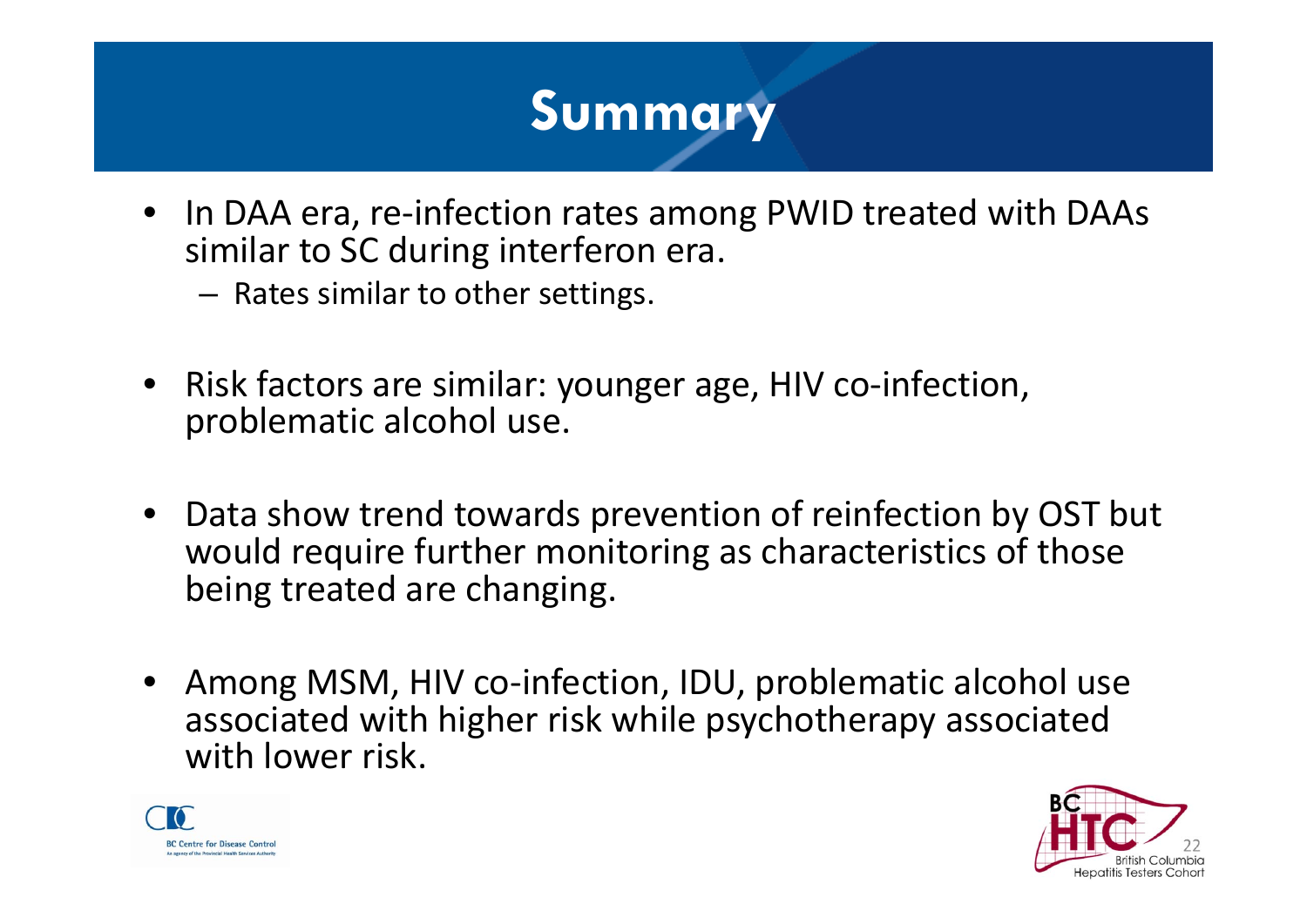# **Acknowledgements**

- BC Centre for Disease Control (BCCDC)
	- The BC ‐HTC Team
	- –Public Health Analytics
	- –— PMR, PHSA
- BC Cancer Agency & Registry
- BC Ministry of Health
- All data stewards
- Funding
	- Canadian Institutes of Health Research